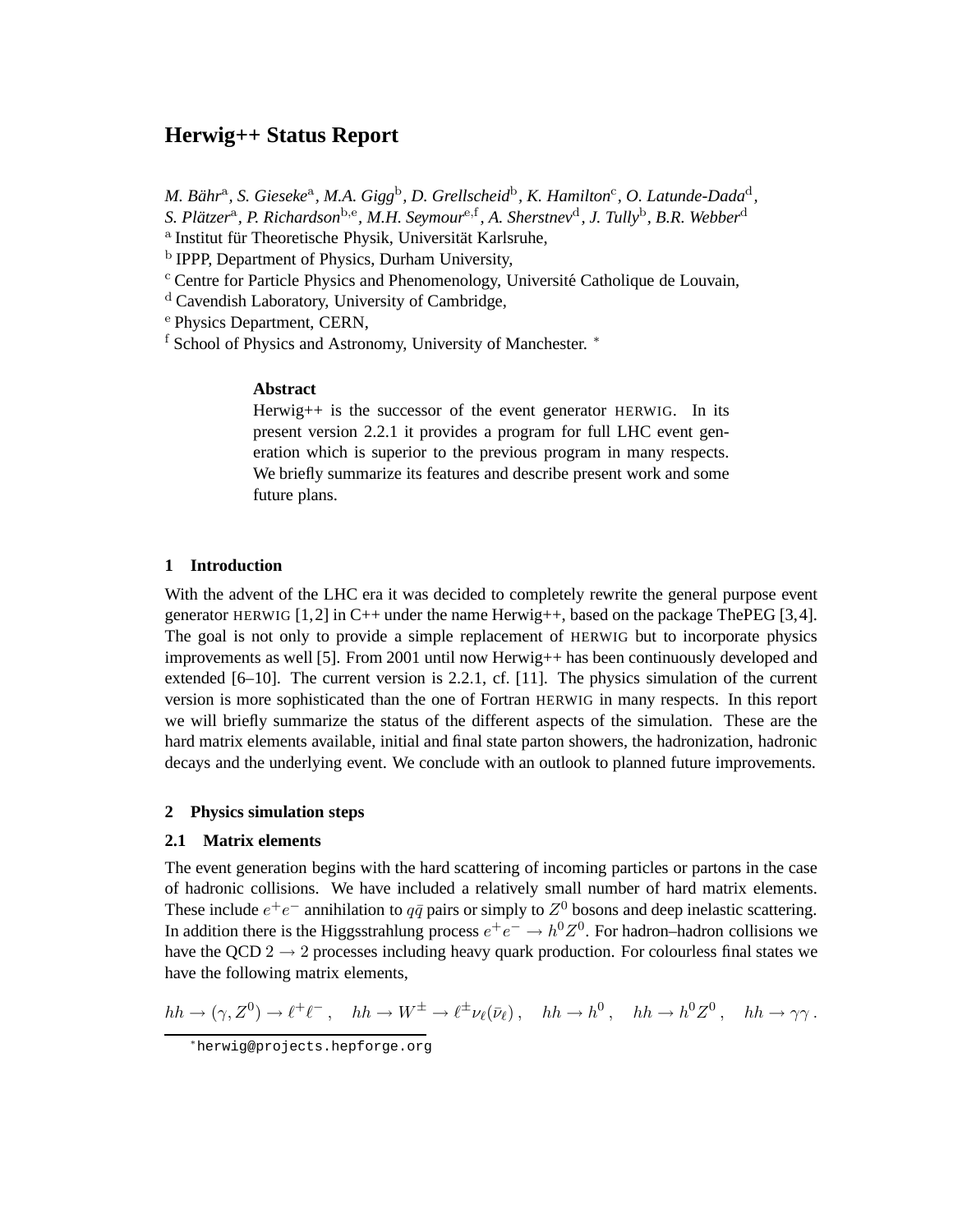We also provide matrix elements for processes with additional jets in the final state, like

$$
hh \rightarrow (\gamma, Z^0, W^{\pm}) + \text{jet}, \quad hh \rightarrow h^0 + \text{jet}.
$$

In addition, there are matrix elements for perturbative decays of the top quark, which will be simulated including spin correlations (see below). There will be some more matrix elements added in future versions, e.g. for  $hh \rightarrow qqh^0$ . Despite the rather small number of matrix elements, there is no real limitation to the processes that may be simulated with Herwig++. In practice, one may use any matrix element generator to generate a standard event file [12] which in turn can be read and processed by Herwig++.

For processes with many legs in the final state we follow a different strategy. When the number of legs becomes large — typically larger than 6–8 particles in the final state — it will be increasingly difficult to achieve an efficient event generation of the full matrix element. For these situations we have a generic framework to build up matrix elements for production and decays of particles in order to approximate any tree level matrix element as a simple production process with subsequent two or three body decays. This is a good approximation whenever the widths of the intermediate particles are small. The spin correlations among these particles can be restored with the algorithm described in [13]. Also finite width effects are taken into account [14]. The full simulation of several processes of many models for physics beyond the standard model (MSSM, UED, Randall–Sunrum model) is thus possible in Herwig++ [15]. Here, all necessary matrix elements for production and decay processes are constructed automatically from a model file.

#### **2.2 Parton Showers and matching with matrix elements**

After the hard process has been generated, typically at a large scale  $\sim 100 \,\text{GeV}$ –1 TeV, the coloured particles in the process radiate a large number of additional partons, predominantly gluons. As long as these are resolved by a hard scale of  $\sim 1$  GeV this is simulated with a coherent branching algorithm, as outlined in [16] which generalizes the original algorithm [17–19] used in HERWIG. The main improvements with respect to the old algorithm are boost invariance along the jet axis, due to a covariant formulation, and the improved treatment of radiation off heavy quarks. We are using mass–dependent splitting functions and a description of the kinematics that allows us to dynamically generate the dead–cone effect. In addition to initial and final state parton showers there are also parton showers in the decay of heavy particles, the top quark in our case.

When extrapolating to hard, wide–angle emissions, the parton shower description is not sufficiently accurate in situations where observables depend on large transverse momenta in the process. In these cases we supply so–called hard matrix element corrections that describe the hardest parton emission, usually a hard gluon, with the full matrix element for the process that includes that extra parton. In order to consistently describe the whole phase space one has to apply soft matrix element corrections. Matrix element corrections are available for Drell–Yan type processes, Higgs production in gg fusion and  $e^+e^-$  annihilation to  $q\bar{q}$ -pairs. In addition, we apply a matrix element correction in top–quark decays [20].

From the point of view of perturbation theory, the hard matrix element correction is only one part of the next–to–leading order (NLO) correction to the Born matrix element. The full NLO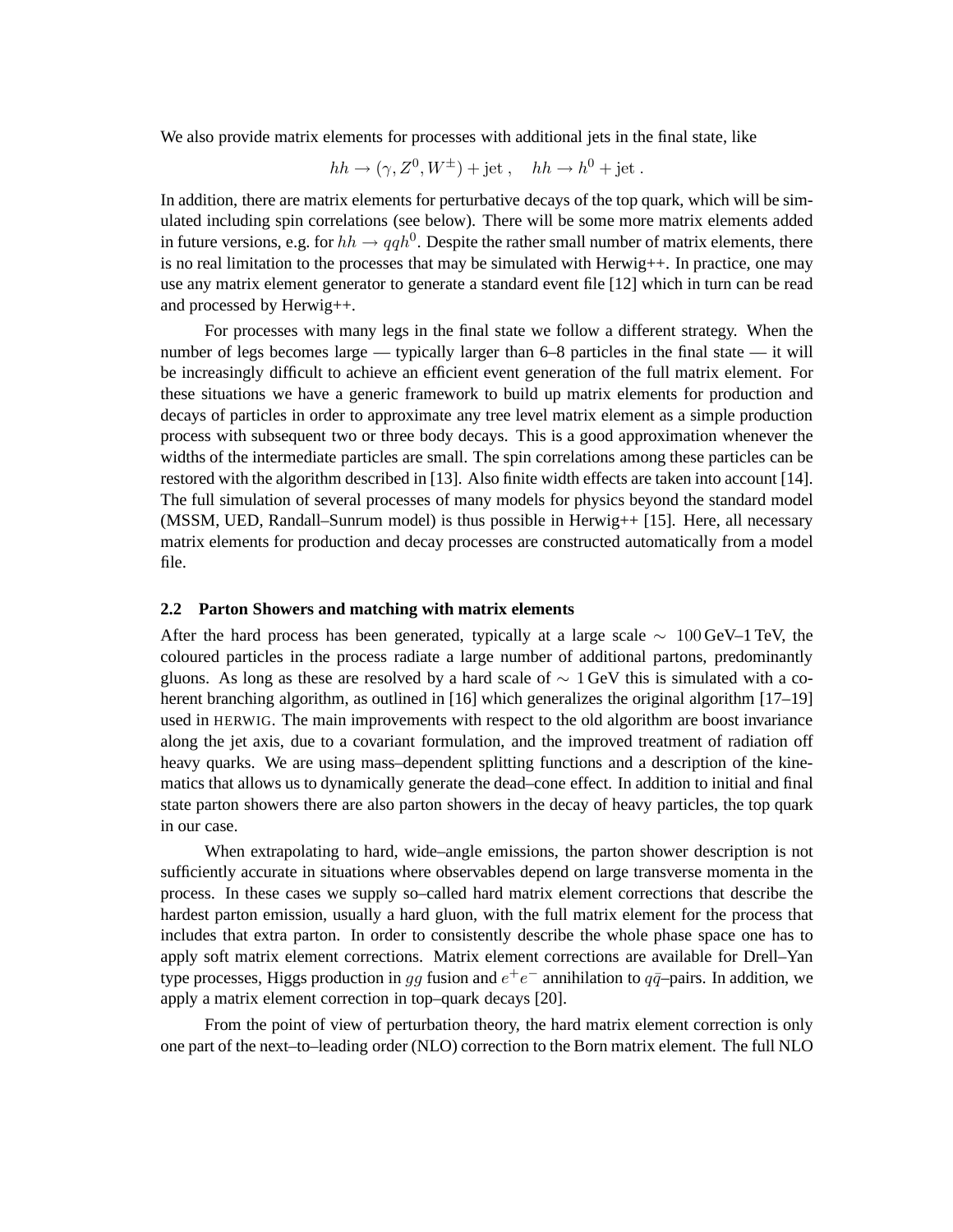calculation also includes the virtual part with the same final state as the Born approximation. When trying to match NLO calculations and parton shower algorithms systematically, we have to avoid double counting of the real emission contributions. Two systematic approaches are being successfully discussed and applied in event generators: MC@NLO [21–23] and the POWHEG approach  $[24, 25]$ . In Herwig++ we have included working examples of matching in both approaches. The MC@NLO method, adopted to Herwig++ is described in [26]. Whereas the POWHEG method has already been applied for several processes in  $e^+e^-$  annihilation [27, 28] and also for Drell–Yan production [29]. Parts of these implementations will become available in future releases.

Another viable possibility to improve the description of QCD radiation in the event generation is the matching to multiple tree–level matrix elements, that describe the radiation of  $n$ additional jets with respect to the Born level. Theoretically most consistent is the CKKW approach [30] which has been studied in the context of an angular ordered parton shower in [31].

#### **2.3 Hadronization and decays**

The hadronization model in Herwig $++$  is the cluster hadronization model which has not been changed much from its predecessor in HERWIG. After the parton shower, all gluons are split nonperturbatively into  $q\bar{q}$  pairs. Then, following the colour history of the parton cascade, all colour triplet–antitriplet pairs are paired up in colourless clusters which still carry all flavour and momentum information of the original partons. While these are heavier than some threshold mass they will fission into lighter clusters until all clusters are sufficiently light. These light clusters will then decay into pairs of hadrons.

The hadrons thus obtained are often heavy resonances that will eventually decay on timescales that are still irrelevant for the experiment. These hadronic decays have been largely rewritten and are modeled in much greater detail in Herwig++. While in HERWIG they were often simply decayed according to the available phase space only, we now take into account more experimental information, like form factors, that allow for a realistic modeling of decay matrix elements [32,33]. In a major effort, a large fraction of the decay channels described in the particle data book [34] have been included into Herwig++.

#### **2.4 Underlying event**

The underlying event model of Herwig $++$  is a model for multiple hard partonic interactions, based on an eikonal model, similar to JIMMY [35]. In addition to the signal process there are a number of additional QCD scatters, including full parton showers, that contribute to the overall hadronic activity in the final state and eventually also give rise to a (relatively soft) jet substructure in the underlying event. The model has two important parameters, one parameter  $\mu$ , describing the spatial density of partonic matter in the colliding protons. Secondly, there is one cut off parameter  $p_{\perp,\text{min}}$  that gives a lower bound on the differential cross section for QCD 2  $\rightarrow$  2 jet production. The model has been carefully tuned to Tevatron data [36]. Further possible bounds on the model parameters have been studied in [37]. An alternative modeling of the underlying event on the basis of the UA5 model [38] is also available for historic reasons.

Currently, the multiple partonic interaction model is limited to hard scattering while a soft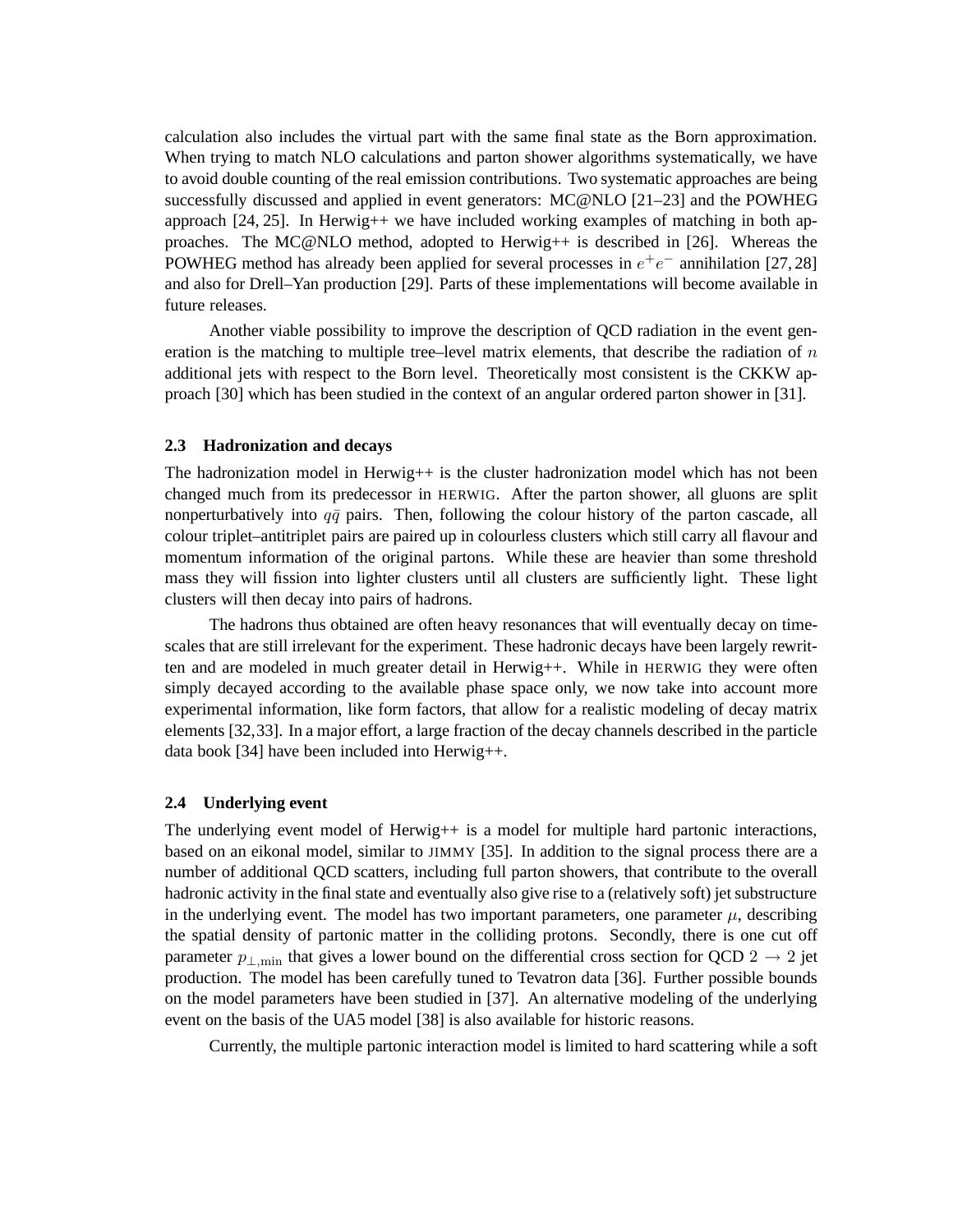component is simply not present. For a realistic simulation of minimum bias events a soft component is, however, very important. An extension into the soft region, allowing us the simulation of minimum bias events is currently being studied and is likely to be included in the next release of Herwig++.

## **3 Availability**

The latest version of Herwig++ is always available from hepforge:

```
http://projects.hepforge.org/herwig
```
There one can also find wiki pages to help with questions concerning installation, changing particular parameters and other frequently asked questions. The installation process is straightforward on any modern variant of linux. The physics details of the program are now documented in great detail in our manual [33]. The pdf version of the manual contains addional links to the online documentation of the code. All important parameters have been carefully tuned to a wealth of available data and the code is shipped with default paramters that give the best overall description of the data that we have tuned to. Details of the tune can also be found in the manual [33].

#### **Acknowledgments**

This work has been supported in part by the EU Marie Curie Research and Training Network MCnet under contract MRTN-CT-2006-035606.

#### **References**

- [1] G. Corcella *et. al.*, *HERWIG 6: An event generator for hadron emission reactions with interfering gluons (including supersymmetric processes)*, *JHEP* **01** (2001) 010, [hep-ph/0011363].
- [2] G. Corcella *et. al.*, *HERWIG 6.5 release note*, hep-ph/0210213.
- [3] L. L¨onnblad, *ThePEG, Pythia7, Herwig++ and Ariadne*, *Nucl. Instrum. Meth.* **A559** (2006) 246–248.
- [4] M. Bertini, L. Lönnblad, and T. Sjöstrand, *Pythia version 7-0.0: A proof-of-concept version*, *Comput. Phys. Commun.* **134** (2001) 365–391, [hep-ph/0006152].
- [5] S. Gieseke, *Event generators: New developments*, hep-ph/0210294.
- [6] S. Gieseke, A. Ribon, M. H. Seymour, P. Stephens, and B. Webber, *Herwig++ 1.0: An event generator for e+ e- annihilation*, *JHEP* **02** (2004) 005, [hep-ph/0311208].
- [7] S. Gieseke *et. al.*, *Herwig++ 2.0 beta release note*, hep-ph/0602069.
- [8] S. Gieseke *et. al.*, *Herwig++ 2.0 release note*, hep-ph/0609306.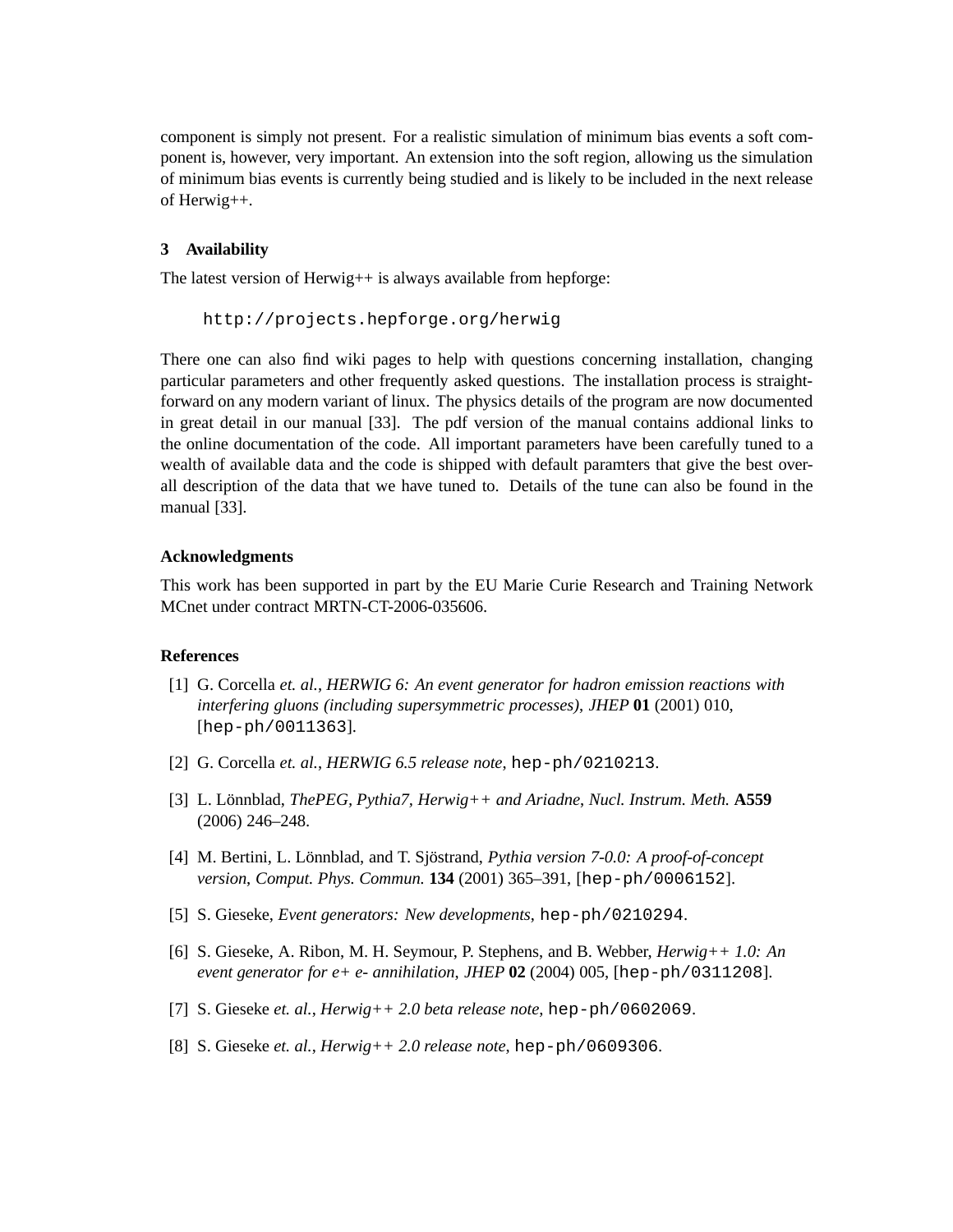- [9] M. B¨ahr *et. al.*, *Herwig++ 2.1 Release Note*, arXiv:0711.3137.
- [10] M. B¨ahr *et. al.*, *Herwig++ 2.2 Release Note*, arXiv:0804.3053.
- [11] http://projects.hepforge.org/herwig.
- [12] J. Alwall *et. al.*, *A standard format for Les Houches event files*, *Comput. Phys. Commun.* **176** (2007) 300–304, [hep-ph/0609017].
- [13] P. Richardson, *Spin correlations in Monte Carlo simulations*, *JHEP* **11** (2001) 029, [hep-ph/0110108].
- [14] M. A. Gigg and P. Richardson, *Simulation of Finite Width Effects in Physics Beyond the Standard Model*, arXiv:0805.3037.
- [15] M. Gigg and P. Richardson, *Simulation of beyond standard model physics in Herwig++*, *Eur. Phys. J.* **C51** (2007) 989–1008, [hep-ph/0703199].
- [16] S. Gieseke, P. Stephens, and B. Webber, *New formalism for QCD parton showers*, *JHEP* **12** (2003) 045, [hep-ph/0310083].
- [17] G. Marchesini and B. R. Webber, *Simulation of QCD Jets Including Soft Gluon Interference*, *Nucl. Phys.* **B238** (1984) 1.
- [18] B. R. Webber, *A QCD Model for Jet Fragmentation Including Soft Gluon Interference*, *Nucl. Phys.* **B238** (1984) 492.
- [19] G. Marchesini and B. R. Webber, *Monte Carlo Simulation of General Hard Processes with Coherent QCD Radiation*, *Nucl. Phys.* **B310** (1988) 461.
- [20] K. Hamilton and P. Richardson, *A simulation of QCD radiation in top quark decays*, *JHEP* **02** (2007) 069, [hep-ph/0612236].
- [21] S. Frixione and B. R. Webber, *Matching NLO QCD computations and parton shower simulations*, *JHEP* **06** (2002) 029, [hep-ph/0204244].
- [22] S. Frixione, P. Nason, and B. R. Webber, *Matching NLO QCD and parton showers in heavy flavour production*, *JHEP* **08** (2003) 007, [hep-ph/0305252].
- [23] S. Frixione and B. R. Webber, *The MC@NLO 3.3 event generator*, hep-ph/0612272.
- [24] P. Nason, *A new method for combining NLO QCD with shower Monte Carlo algorithms*, *JHEP* **11** (2004) 040, [hep-ph/0409146].
- [25] S. Frixione, P. Nason, and C. Oleari, *Matching NLO QCD computations with Parton Shower simulations: the POWHEG method*, *JHEP* **11** (2007) 070, [arXiv:0709.2092].
- [26] O. Latunde-Dada, *Herwig++ Monte Carlo At Next-To-Leading Order for e+eannihilation and lepton pair production*, *JHEP* **11** (2007) 040, [arXiv:0708.4390].